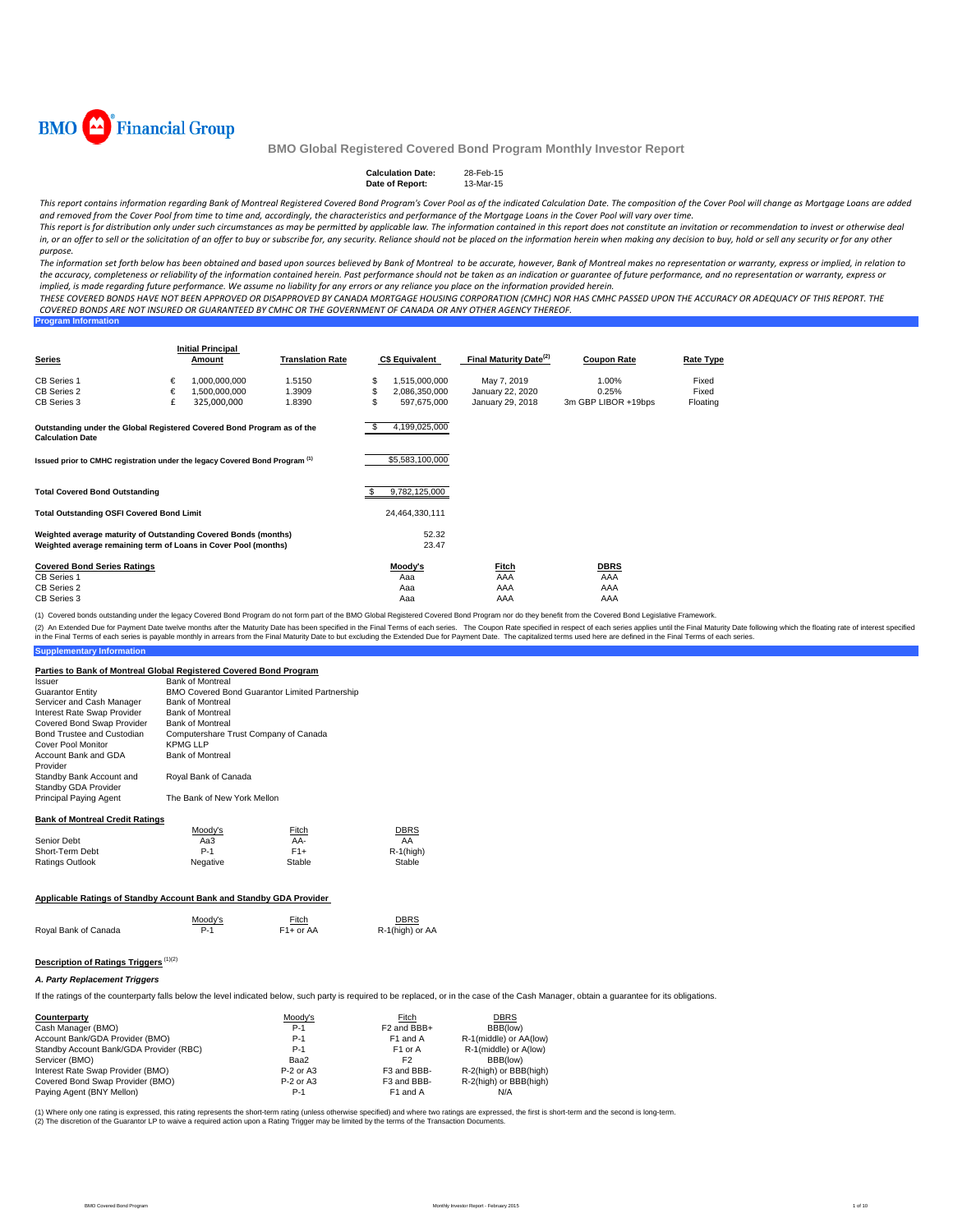

|                                                                                                                                                                                                                                                                                                                          |                                            | <b>Calculation Date:</b><br>Date of Report: | 28-Feb-15<br>13-Mar-15                                            |
|--------------------------------------------------------------------------------------------------------------------------------------------------------------------------------------------------------------------------------------------------------------------------------------------------------------------------|--------------------------------------------|---------------------------------------------|-------------------------------------------------------------------|
| <b>B. Summary of Specific Rating Trigger Actions</b><br>I) The following actions are required if the Cash Manager (BMO) undergoes a downgrade below the stipulated rating:                                                                                                                                               |                                            |                                             |                                                                   |
|                                                                                                                                                                                                                                                                                                                          | Moody's                                    | Fitch                                       | <b>DBRS</b>                                                       |
| a) The Servicer will be required to direct amounts received<br>directly into the GDA Account (or Standby GDA Account if<br>applicable) within 2 Canadian business days and the Cash<br>Manager shall immediately remit any funds held at such<br>time for or on behalf of the Guarantor directly into the GDA<br>Account | $P-1$                                      | F1 or A                                     | R-1(middle) or AA(low)                                            |
| II) The following actions are required if the Servicer (BMO) undergoes a downgrade below the stipulated rating:                                                                                                                                                                                                          |                                            |                                             |                                                                   |
|                                                                                                                                                                                                                                                                                                                          | Moody's                                    | Fitch                                       | <b>DBRS</b>                                                       |
| a) The Servicer will be required to direct amounts received<br>to the Cash Manager, or GDA as applicable                                                                                                                                                                                                                 | $P-1$                                      | F <sub>1</sub> or A                         | R-1(middle) or BBB(low)                                           |
| III) The Swap Provider is required to transfer credit support or transfer all of its rights and obligations to a replacement third party, or to<br>obtain a quarantee of its rights and obligations from a third party, if the Swap Provider undergoes a downgrade below the stipulated rating:                          |                                            |                                             |                                                                   |
| a) Interest Rate Swap Provider<br>b) Covered Bond Swap Provider                                                                                                                                                                                                                                                          | $Modv's^{(3)}$<br>$P-1$ or A2<br>P-1 or A2 | Fitch<br>F1 and A<br>F1 and A               | <b>DBRS</b><br>R-1(middle) or A (high)<br>R-1(middle) or A (high) |
| IV) The following actions are required if the Issuer (BMO) undergoes a downgrade below the stipulated rating:                                                                                                                                                                                                            |                                            |                                             |                                                                   |
| a) Mandatory repayment of the Demand Loan                                                                                                                                                                                                                                                                                | Moody's<br>N/A                             | Fitch<br>F <sub>2</sub> or BBB+             | <b>DBRS</b><br>N/A                                                |
| b) Cashflows will be exchanged under the Covered Bond<br>Swap Agreement (to the extent not already taking place)                                                                                                                                                                                                         | Baa1                                       | BBB+                                        | BBB(high)                                                         |
| c) Transfer of title to Loans to Guarantor <sup>(4)</sup>                                                                                                                                                                                                                                                                | A3                                         | BBB-                                        | BBB(low)                                                          |
| <b>Events of Defaults &amp; Test Compliance</b><br>Asset Coverage Test (C\$ Equivalent of Outstanding<br>Covered Bond < Adjusted Aggregate Asset Amount)                                                                                                                                                                 |                                            | Pass                                        |                                                                   |
| <b>Issuer Event of Default</b><br>Guarantor LP Event of Default                                                                                                                                                                                                                                                          |                                            | No<br>No                                    |                                                                   |

(3) If no short term rating exists, then A1

(4) The transfer of registered title to the Loans to the Guarantor may be deferred if (A) satisfactory assurances are provided to the Guarantor and the Bond Trustee by The Office of the Superintendent of Financial Institut

| (Applicable to Hard Bullet Covered Bonds) |              |       |                                        |  |
|-------------------------------------------|--------------|-------|----------------------------------------|--|
| <b>Pre-Maturity Required Ratings</b>      | Moody'<br>-- | Fitch | DBRS <sup>(</sup><br>A(high) or A(low) |  |

Following a breach of the Pre-Maturity test in respect of a Series of Hard Bullet Covered Bonds, and unless the Pre-Maturity Liquidity Ledger is otherwise funded from the other sources, the Partnership shall offer to sell Randomly Selected Loans if Final Maturity Date is within 12 months from the Pre-Maturity Test Date

(1) In the case of DBRS, if Final Maturity Date is within six months of the Pre-Maturity Test Date, then A(high), otherwise A(low).

| <b>Reserve Fund Required Amount Ratings</b> | Moody's | Fitch | <b>DBRS</b> |
|---------------------------------------------|---------|-------|-------------|
| Senior<br>Short Term                        |         |       | A(low)      |
|                                             | P.      |       | R-1(middle) |
|                                             |         |       |             |

Are the ratings of the Issuer below the Reserve Fund Required Amount Ratings? No

If the ratings of the Issuer fall below the Reserve Fund Required Amount Ratings, then the Guarantor shall credit or cause to be credited to the Reserve Fund funds up to an amount equal to the Reserve Fund Required Amount.

Reserve Fund Required Amount: Nil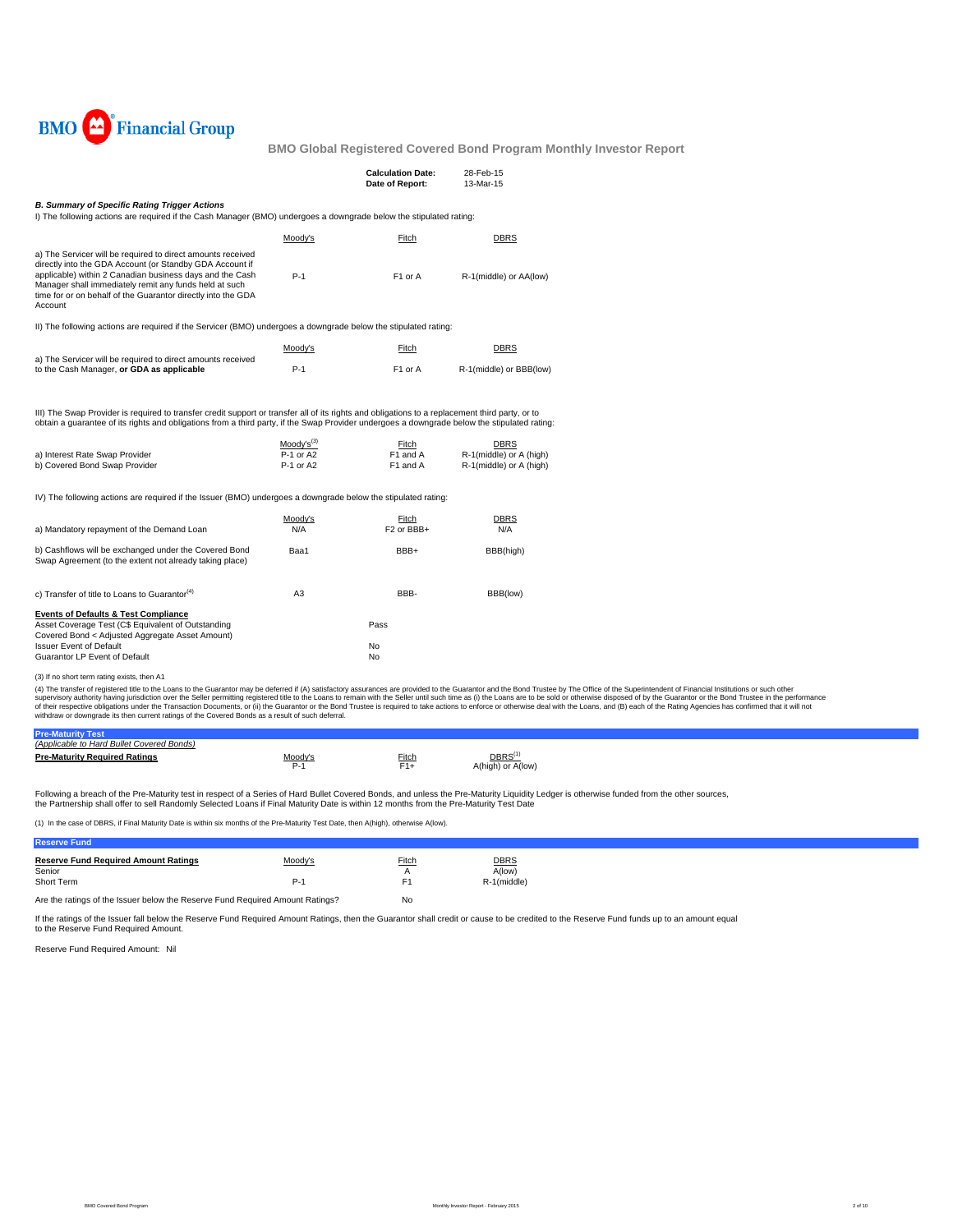

|                                                                                                                                                                                            | <b>Calculation Date:</b><br>Date of Report: | 28-Feb-15<br>13-Mar-15                          |                |               |
|--------------------------------------------------------------------------------------------------------------------------------------------------------------------------------------------|---------------------------------------------|-------------------------------------------------|----------------|---------------|
| <b>Asset Coverage Test</b>                                                                                                                                                                 |                                             |                                                 |                |               |
| C\$ Equivalent of Outstanding Covered Bonds                                                                                                                                                | 4,199,025,000                               |                                                 |                |               |
| $A^{(1)}$ = Lesser of (i) Sum of LTV adjusted outstanding principal balance and (ii)<br>Sum of Asset percentage adjusted outstanding principal balance                                     | 5,241,323,182                               |                                                 | A (i)          | 5,605,693,243 |
| $B =$ Principal receipts not applied                                                                                                                                                       |                                             |                                                 | A (ii)         | 5,241,323,182 |
| $C =$ Cash capital contributions<br>$D =$ Substitution assets<br>$E =$ (i) Reserve fund balance<br>(ii) Pre - Maturity liquidity ledger balance<br>$F =$ Negative carry factor calculation | . .                                         | Asset Percentage<br>Maximum Asset<br>Percentage | 93.5%<br>95.0% |               |
| Total: $A + B + C + D + E - F$                                                                                                                                                             | 5,241,323,182                               |                                                 |                |               |
| Accot Coverage Test Pace/Fail                                                                                                                                                              | <b>Dace</b>                                 |                                                 |                |               |

Asset Coverage Test Pass/Fail<br>(1) Market Value as determined by adjusting, not less than quarterly, the Original Market Value utilizing the Indexation Methodology (see Appendix for details) for subsequent price development

| <b>Valuation Calculation</b>                                                                                                                                                                                                 |               |        |               |
|------------------------------------------------------------------------------------------------------------------------------------------------------------------------------------------------------------------------------|---------------|--------|---------------|
| <b>Trading Value of Covered Bonds</b>                                                                                                                                                                                        | 4.249.876.488 |        |               |
| A = Lesser of i) Present value of outstanding loan balance of Performing<br>Eligible Loans <sup>(1)</sup> and ii) 80% of Market Value <sup>(2)</sup> of properties securing<br>Performing Eligible Loans, net of adjustments | 5.665.339.494 | A (i)  | 5.665.339.494 |
| $B =$ Principal receipts up to calculation date not otherwise applied                                                                                                                                                        |               | A (ii) | 9,857,335,629 |
| $C =$ Cash capital contributions                                                                                                                                                                                             |               |        |               |
| D = Trading Value of any Substitute Assets                                                                                                                                                                                   |               |        |               |
| $E =$ (i) Reserve Fund Balance, if applicable                                                                                                                                                                                |               |        |               |
| (ii) Pre - Maturity liquidity ledger balance                                                                                                                                                                                 |               |        |               |
| F = Trading Value of Swap Collateral                                                                                                                                                                                         |               |        |               |
| Total: $A + B + C + D + E + F$                                                                                                                                                                                               | 5.665.339.494 |        |               |

(1) Present value of expected future cash flows of Loans using current market interest rates offered to BMO clients. The effective weighted average rate used for discounting is 2.57%<br>(2) Market Value as determined by adjus

| Guarantee Loan<br>4,494,097,797<br>\$<br>Demand Loan<br>1,281,732,000<br>5,775,829,797<br>s.<br>Total<br><b>Cover Pool Losses</b> |
|-----------------------------------------------------------------------------------------------------------------------------------|
|                                                                                                                                   |
|                                                                                                                                   |
|                                                                                                                                   |
|                                                                                                                                   |
|                                                                                                                                   |
| <b>Write Off Amounts</b><br><b>Loss Percentage (Annualized)</b><br>Period end                                                     |
| \$0<br>February 28, 2015<br>0.00%                                                                                                 |
|                                                                                                                                   |
| <b>Cover Pool Flow of Funds</b>                                                                                                   |
| <b>Current Month</b><br>Previous Month                                                                                            |
| <b>Cash Inflows</b>                                                                                                               |
| Principal receipts<br>169,558,657<br>154,854,414                                                                                  |
| Proceeds for sale of Loans                                                                                                        |
| 13,738,966<br>16,094,231<br>Revenue Receipts                                                                                      |
| Swap Receipts<br>5,014,311<br>5,035,384                                                                                           |
| Cash Capital Contribution                                                                                                         |
| Advances of Intercompany Loans                                                                                                    |
| Guarantee Fee<br>297,604                                                                                                          |
| <b>Cash Outflows</b>                                                                                                              |
| Swap Payment                                                                                                                      |
| (9,259,961)<br>(9,427,022)<br>Intercompany Loan interest                                                                          |
| Intercompany Loan principal<br>(163,700,903)<br>(202, 554, 900)                                                                   |
| Intercompany Loan repayment                                                                                                       |
| Mortgage Top-up Settlement<br>Misc Partnership Expenses<br>(54)<br>(60)                                                           |
| Profit Distribution to Partners                                                                                                   |
| 15,351,016<br>(35,700,348)<br>Net inflows/(outflows)                                                                              |
|                                                                                                                                   |
| <b>Cover Pool - Summary Statistics</b>                                                                                            |
| Asset Type<br>Mortgages                                                                                                           |
| Previous Month Ending Balance<br>5,782,300,345                                                                                    |
| Aggregate Outstanding Balance<br>S<br>5,610,891,759                                                                               |
| Number of Loans<br>28,960                                                                                                         |
| Average Loan Size<br>\$<br>193,746                                                                                                |
| Number of Primary Borrowers<br>28,290                                                                                             |
| Number of Properties<br>28,960                                                                                                    |
| Indexed <sup>(1)</sup><br>Original <sup>(2)</sup>                                                                                 |
| 54.69%<br>Weighted Average Current Loan to Value (LTV)<br>61.45%<br>62.02%                                                        |
| Weighted Average Authorized LTV<br>69.98%<br>69.98%                                                                               |
| Weighted Average Original LTV<br>Weighted Average Seasoning<br>32.99 (Months)                                                     |
| Weighted Average Coupon<br>3.09%                                                                                                  |
| Weighted Average Original Term<br>56.46 (Months)                                                                                  |
| 23.47 (Months)<br>Weighted Average Remaining Term                                                                                 |
| <b>Substitution Assets</b><br>Nil                                                                                                 |

<sup>(1)</sup> Value as determined by adjusting, not less than quarterly, the Original Market Value utilizing the Indexation Methodology (see Appendix for details) for subsequent price developments. Value as determined by determined or assessed in accordance with the underwriting policies (whether upon origination or renewal of the Eligible Loan or subsequently thereto).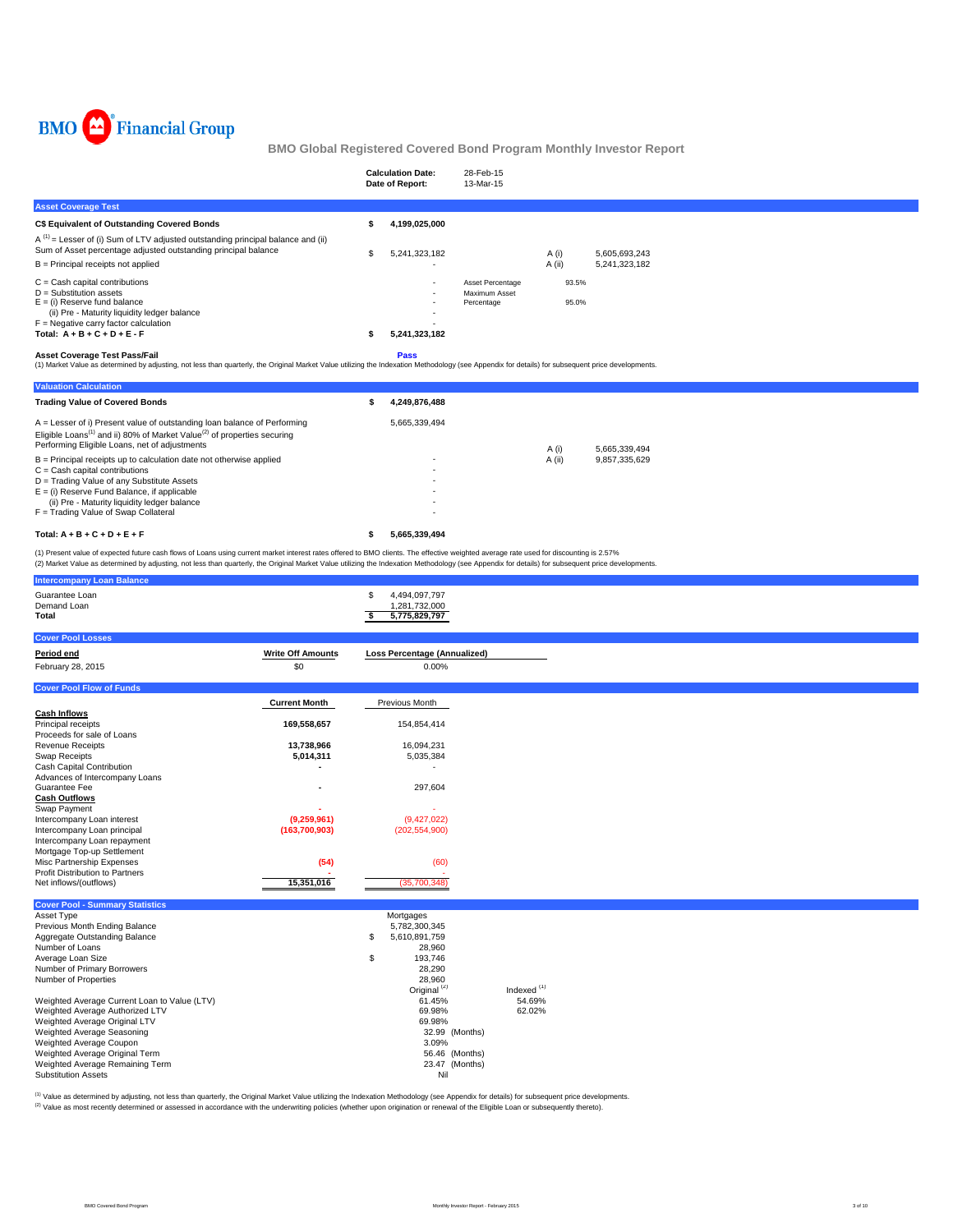

|                                                                      | <b>Calculation Date:</b><br>Date of Report: | 28-Feb-15<br>13-Mar-15 |                           |            |  |
|----------------------------------------------------------------------|---------------------------------------------|------------------------|---------------------------|------------|--|
| <b>Cover Pool - Delinquency Distribution</b>                         |                                             |                        |                           |            |  |
| <b>Aging Summary</b>                                                 | Number of Loans                             | Percentage             | <b>Principal Balance</b>  | Percentage |  |
| Current and less than 30 days past due                               | 28,904                                      | 99.81                  | 5,599,746,993<br>\$       | 99.80      |  |
| 30 - 59 days past due                                                | 22                                          | 0.08                   | \$<br>3,873,468           | 0.07       |  |
| 60 - 89 days past due                                                | 10                                          | 0.03                   | \$<br>2,072,782           | 0.04       |  |
| 90 or more days past due                                             | 24                                          | 0.08                   | \$<br>5,198,517           | 0.09       |  |
| <b>Grand Total</b>                                                   | 28,960                                      | 100.00                 | \$<br>5,610,891,759       | 100.00     |  |
| <b>Cover Pool - Provincial Distribution</b>                          |                                             |                        |                           |            |  |
| Province                                                             | Number of Loans                             | Percentage             | <b>Principal Balance</b>  | Percentage |  |
| Alberta                                                              | 3,359                                       | 11.60                  | \$<br>741,780,706         | 13.22      |  |
| <b>British Columbia</b>                                              | 3,270                                       | 11.29                  | \$<br>781,595,847         | 13.93      |  |
| Manitoba                                                             | 516                                         | 1.78                   | \$<br>77,990,817          | 1.39       |  |
| New Brunswick                                                        | 588                                         | 2.03                   | \$<br>67,209,092          | 1.20       |  |
| Newfoundland                                                         | 741                                         | 2.56                   | \$<br>111,860,040         | 1.99       |  |
| Northwest Territories & Nunavut                                      |                                             |                        | \$                        |            |  |
| Nova Scotia                                                          | 1.028                                       | 3.55                   | \$<br>158,998,149         | 2.83       |  |
| Ontario                                                              | 12,307                                      | 42.50                  | \$<br>2,478,546,881       | 44.17      |  |
| Prince Edward Island                                                 | 189                                         | 0.65                   | \$<br>25,059,472          | 0.45       |  |
|                                                                      |                                             |                        | \$                        |            |  |
| Quebec                                                               | 6,384                                       | 22.04                  | 1,069,477,312<br>\$       | 19.06      |  |
| Saskatchewan                                                         | 578                                         | 2.00                   | 98,373,442                | 1.75       |  |
| <b>Yukon Territories</b><br><b>Grand Total</b>                       | 28,960                                      | 100.00                 | \$<br>\$<br>5,610,891,759 | 100.00     |  |
|                                                                      |                                             |                        |                           |            |  |
| <b>Cover Pool - Credit Score Distribution</b><br><b>Credit Score</b> | Number of Loans                             | Percentage             | <b>Principal Balance</b>  | Percentage |  |
| Less than 600 or Unavailable                                         | 653                                         | 2.25                   | 113,411,992<br>\$         | 2.02       |  |
| $600 - 650$                                                          | 1,041                                       | 3.59                   | \$<br>222,327,969         | 3.96       |  |
| 651 - 700                                                            | 3,071                                       | 10.60                  | \$<br>663,250,057         | 11.82      |  |
| 701 - 750                                                            | 6,382                                       | 22.04                  | \$<br>1,369,719,470       | 24.41      |  |
| 751 - 800                                                            | 11,643                                      | 40.20                  | \$<br>2,259,493,576       | 40.27      |  |
| 801 and Above                                                        | 6,170                                       | 21.31                  | \$<br>982,688,695         | 17.51      |  |
| <b>Grand Total</b>                                                   | 28,960                                      | 100.00                 | \$<br>5,610,891,759       | 100.00     |  |
|                                                                      |                                             |                        |                           |            |  |
| <b>Cover Pool - Rate Type Distribution</b>                           |                                             |                        |                           |            |  |
| <b>Rate Type</b>                                                     | Number of Loans                             | Percentage             | <b>Principal Balance</b>  | Percentage |  |
| Fixed                                                                | 26,206                                      | 90.49                  | \$<br>4,985,736,315       | 88.86      |  |
| Variable                                                             | 2,754                                       | 9.51                   | 625,155,445<br>\$         | 11.14      |  |
| <b>Grand Total</b>                                                   | 28,960                                      | 100.00                 | \$<br>5,610,891,759       | 100.00     |  |
| <b>Cover Pool - Mortgage Asset Type Distribution</b>                 |                                             |                        |                           |            |  |
| <b>Mortgage Asset Type</b>                                           | Number of Loans                             | Percentage             | <b>Principal Balance</b>  | Percentage |  |
| <b>Conventional Amortizing Mortgages</b>                             | 28,960                                      | 100.00                 | \$<br>5,610,891,759       | 100.00     |  |
| <b>Grand Total</b>                                                   | 28,960                                      | 100.00                 | \$<br>5,610,891,759       | 100.00     |  |
| <b>Cover Pool - Occupancy Type Distribution</b>                      |                                             |                        |                           |            |  |
|                                                                      |                                             |                        |                           |            |  |
| <b>Occupancy Type</b>                                                | Number of Loans                             | Percentage             | <b>Principal Balance</b>  | Percentage |  |
| Owner Occupied                                                       | 24,134                                      | 83.34                  | \$<br>4,560,249,383       | 81.27      |  |
| Non-Owner Occupied                                                   | 4,826                                       | 16.66                  | 1,050,642,376<br>\$       | 18.73      |  |
| <b>Grand Total</b>                                                   | 28,960                                      | 100.00                 | 5,610,891,759<br>\$       | 100.00     |  |
| <b>Cover Pool - Mortgage Rate Distribution</b>                       |                                             |                        |                           |            |  |
| Mortgage Rate (%)                                                    | <b>Number of Loans</b>                      | Percentage             | <b>Principal Balance</b>  | Percentage |  |
| Less than 1.00                                                       |                                             |                        | \$                        |            |  |
| $1.00 - 3.99$                                                        | 27,906                                      | 96.36                  | \$<br>5,473,084,726       | 97.54      |  |
| $4.00 - 4.49$                                                        | 781                                         | 2.70                   | \$<br>102,193,833         | 1.82       |  |
| $4.50 - 4.99$                                                        | 205                                         | 0.71                   | \$<br>26,122,472          | 0.47       |  |
| $5.00 - 5.49$                                                        | 56                                          | 0.19                   | \$<br>8,302,815           | 0.15       |  |
| $5.50 - 5.99$                                                        | 12                                          | 0.04                   | \$<br>1,187,913           | 0.02       |  |
| $6.00 - 6.49$                                                        |                                             |                        | \$                        |            |  |
| $6.50 - 6.99$                                                        |                                             |                        | \$                        |            |  |
| $7.00 - 7.49$                                                        |                                             |                        | \$                        |            |  |
| $7.50 - 7.99$                                                        |                                             |                        | S                         |            |  |
| 8.00 and Above                                                       |                                             |                        | \$                        |            |  |
| <b>Grand Total</b>                                                   | 28.960                                      | 100.00                 | 5,610,891,759<br>\$       | 100.00     |  |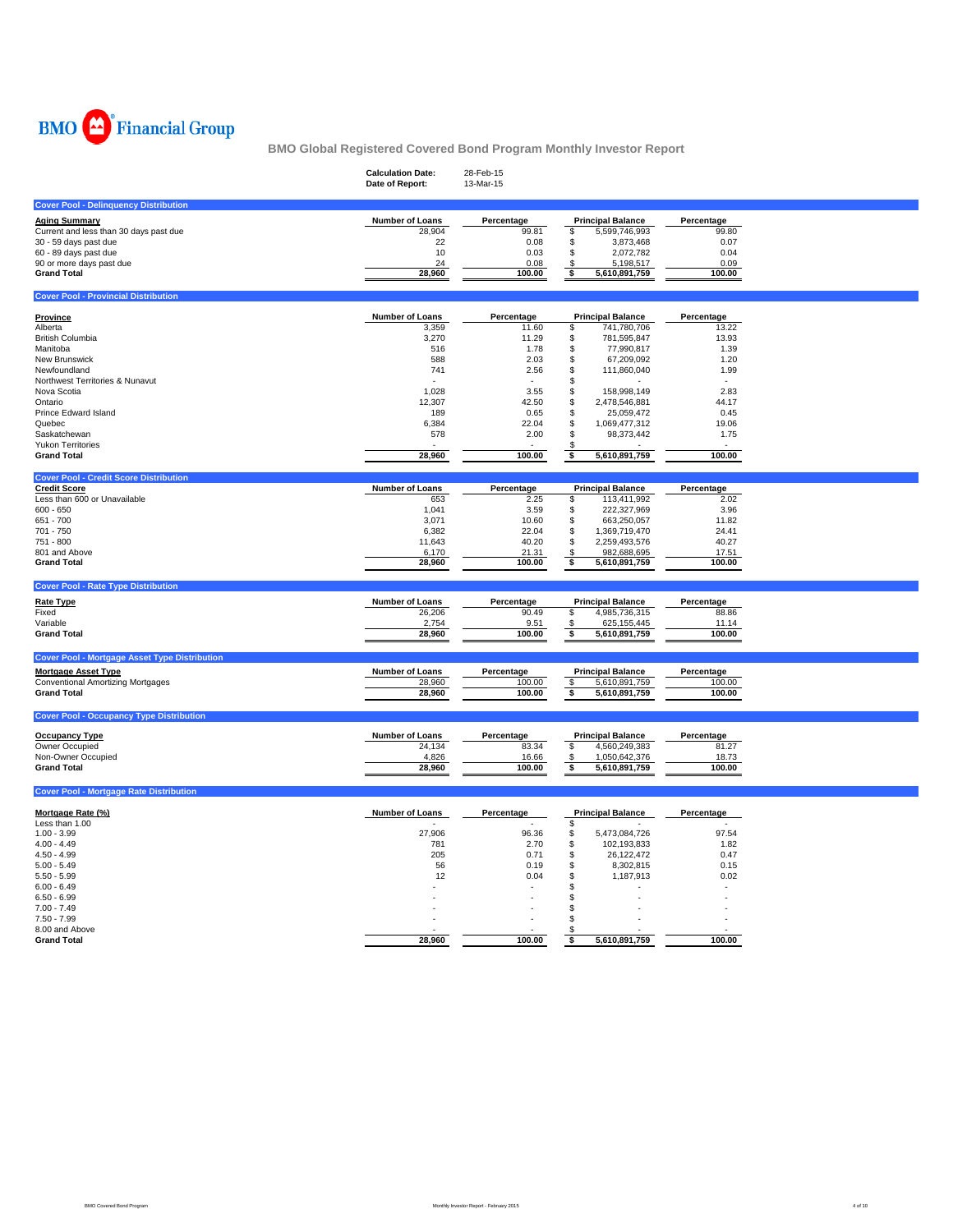

| <b>Calculation Date:</b><br>Date of Report: | 28-Feb-15<br>13-Mar-15   |               |                          |  |
|---------------------------------------------|--------------------------|---------------|--------------------------|--|
|                                             |                          |               |                          |  |
| <b>Number of Loans</b>                      | Percentage               |               | Percentage               |  |
| 3,466                                       | 11.97                    | 220,628,007   | 3.93                     |  |
| 1,440                                       | 4.97                     | 155,219,473   | 2.77                     |  |
| 1,615                                       | 5.58                     | 210,512,472   | 3.75                     |  |
| 1,709                                       | 5.90                     | 254,774,262   | 4.54                     |  |
| 1,568                                       | 5.41                     | 255,142,543   | 4.55                     |  |
| 1,657                                       | 5.72                     | 303,686,843   | 5.41                     |  |
| 1,733                                       | 5.98                     | 358,857,409   | 6.40                     |  |
| 1,931                                       | 6.67                     | 445,347,146   | 7.94                     |  |
| 2,380                                       | 8.22                     | 585,486,370   | 10.43                    |  |
| 3,492                                       | 12.06                    | 904.478.348   | 16.12                    |  |
| 5,640                                       | 19.48                    | 1,352,043,520 | 24.10                    |  |
| 1,847                                       | 6.38                     | 444,827,627   | 7.93                     |  |
| 482                                         | 1.66                     | 119,887,739   | 2.14                     |  |
|                                             | $\overline{\phantom{a}}$ |               |                          |  |
| 28,960                                      | 100.00                   | 5,610,891,759 | 100.00                   |  |
|                                             |                          |               | <b>Principal Balance</b> |  |

<sup>(1)</sup> Value as determined by adjusting, not less than quarterly, the Original Market Value utilizing the Indexation Methodology (see Appendix for details) for subsequent price developments.

| <b>Cover Pool - Remaining Term Distribution</b> |                        |            |     |                          |                          |
|-------------------------------------------------|------------------------|------------|-----|--------------------------|--------------------------|
| <b>Months to Maturity</b>                       | <b>Number of Loans</b> | Percentage |     | <b>Principal Balance</b> | Percentage               |
| Less than 12                                    | 6,936                  | 23.95      |     | 1,179,861,882            | 21.03                    |
| $12 - 17$                                       | 2,868                  | 9.90       | ъ   | 550.345.221              | 9.81                     |
| $18 - 24$                                       | 2.482                  | 8.57       | S   | 447.614.475              | 7.98                     |
| $25 - 30$                                       | 7,639                  | 26.38      | \$  | 1.549.111.830            | 27.61                    |
| $31 - 36$                                       | 8.630                  | 29.80      | \$. | 1.818.669.723            | 32.41                    |
| $37 - 42$                                       | 380                    | 1.31       | S   | 61.757.159               | 1.10                     |
| $43 - 48$                                       | 25                     | 0.09       | э   | 3,531,470                | 0.06                     |
| $49 - 54$                                       | ۰.                     |            |     |                          | $\overline{\phantom{a}}$ |
| $55 - 60$                                       |                        |            |     | $\overline{\phantom{a}}$ | $\overline{\phantom{a}}$ |
| $61 - 63$                                       | ۰                      | ٠          |     | ۰                        | $\overline{\phantom{a}}$ |
| 72 and Above                                    |                        |            |     |                          |                          |
| <b>Grand Total</b>                              | 28,960                 | 100.00     |     | 5.610.891.759            | 100.00                   |

| <b>Cover Pool - Remaining Principal Balance Distribution</b> |                        |            |    |                          |            |
|--------------------------------------------------------------|------------------------|------------|----|--------------------------|------------|
| <b>Remaining Principal Balance (C\$)</b>                     | <b>Number of Loans</b> | Percentage |    | <b>Principal Balance</b> | Percentage |
| 99,999 and Below                                             | 7,300                  | 25.21      |    | 458.876.916              | 8.18       |
| 100.000 - 199.999                                            | 10.858                 | 37.49      | S. | 1.615.393.186            | 28.79      |
| 200.000 - 299.999                                            | 6.433                  | 22.21      |    | .568.450.126             | 27.95      |
| 300.000 - 399.999                                            | 2,456                  | 8.48       |    | 837.387.338              | 14.92      |
| 400.000 - 499.999                                            | 957                    | 3.30       |    | 423.996.590              | 7.56       |
| 500.000 - 599.999                                            | 439                    | 1.52       | ъ  | 238.346.276              | 4.25       |
| 600.000 - 699.999                                            | 176                    | 0.61       | S  | 113.111.150              | 2.02       |
| 700.000 - 799.999                                            | 113                    | 0.39       |    | 84.073.886               | 1.50       |
| 800.000 - 899.999                                            | 60                     | 0.21       |    | 51.175.250               | 0.91       |
| 900.000 - 999.999                                            | 35                     | 0.12       |    | 32.661.649               | 0.58       |
| 1.000.000 - 1.499.999                                        | 93                     | 0.32       | S  | 110.399.134              | 1.97       |
| 1.500.000 - 2.000.000                                        | 27                     | 0.09       |    | 46.303.748               | 0.83       |
| 2.000.000 - 3.000.000                                        | 13                     | 0.04       |    | 30.716.510               | 0.55       |
| 3,000,000 and Above                                          |                        |            |    |                          |            |
|                                                              | 28.960                 | 100.00     |    | 5.610.891.759            | 100.00     |

| <b>Cover Pool - Property Type Distribution</b> |                 |            |                          |            |
|------------------------------------------------|-----------------|------------|--------------------------|------------|
| <b>Property Type</b>                           | Number of Loans | Percentage | <b>Principal Balance</b> | Percentage |
| Condominium                                    | 4,685           | 16.18      | 803.993.540              | 14.33      |
| Multi-Residential                              | 1.604           | 5.54       | 373.929.299              | 6.66       |
| Single Family                                  | 20.955          | 72.36      | 4.110.324.734            | 73.26      |
| Townhouse                                      | .716            | 5.93       | 322.644.187              | 5.75       |
| <b>Grand Total</b>                             | 28.960          | 100.00     | 5.610.891.759            | 100.00     |

*Note: Percentages and totals in the above tables may not add exactly due to rounding.*

**Cover Pool - Indexed LTV and Delinquency Distribution by Pro** 

|          |                 |                                                     |                           | <b>Aging Summary</b>      |                             |             |
|----------|-----------------|-----------------------------------------------------|---------------------------|---------------------------|-----------------------------|-------------|
| Province | Indexed LTV (%) | <b>Current and</b><br>less than 30<br>days past due | 30 to 59<br>days past due | 60 to 89<br>days past due | 90 or more<br>days past due | Total       |
| Alberta  | 20.00 and Below | 24,333,222                                          |                           |                           |                             | 24,333,222  |
|          | $20.01 - 25$    | 18,205,995                                          |                           |                           |                             | 18,205,995  |
|          | $25.01 - 30$    | 22,773,394                                          | ٠                         |                           |                             | 22,773,394  |
|          | $30.01 - 35$    | 27,634,634                                          |                           |                           |                             | 27,634,634  |
|          | $35.01 - 40$    | 33,650,444                                          | 153,799                   |                           |                             | 33,804,242  |
|          | $40.01 - 45$    | 38,185,329                                          |                           |                           |                             | 38,185,329  |
|          | $45.01 - 50$    | 50,810,202                                          |                           | 151.794                   |                             | 50,961,996  |
|          | $50.01 - 55$    | 65,454,500                                          |                           |                           |                             | 65,454,500  |
|          | $55.01 - 60$    | 91,709,337                                          | 139,358                   |                           | 550,308                     | 92,399,003  |
|          | $60.01 - 65$    | 163.156.507                                         | 144,288                   |                           |                             | 163,300,795 |
|          | $65.01 - 70$    | 190.719.698                                         |                           |                           |                             | 190,719,698 |
|          | $70.01 - 75$    | 14,007,897                                          |                           |                           |                             | 14,007,897  |
|          | 75.01 - 80      | $\overline{\phantom{a}}$                            | ٠                         |                           |                             |             |
|          | 80.01 and Above |                                                     |                           |                           |                             |             |
|          |                 | 740,641,158                                         | 437,445                   | 151,794                   | 550,308                     | 741,780,706 |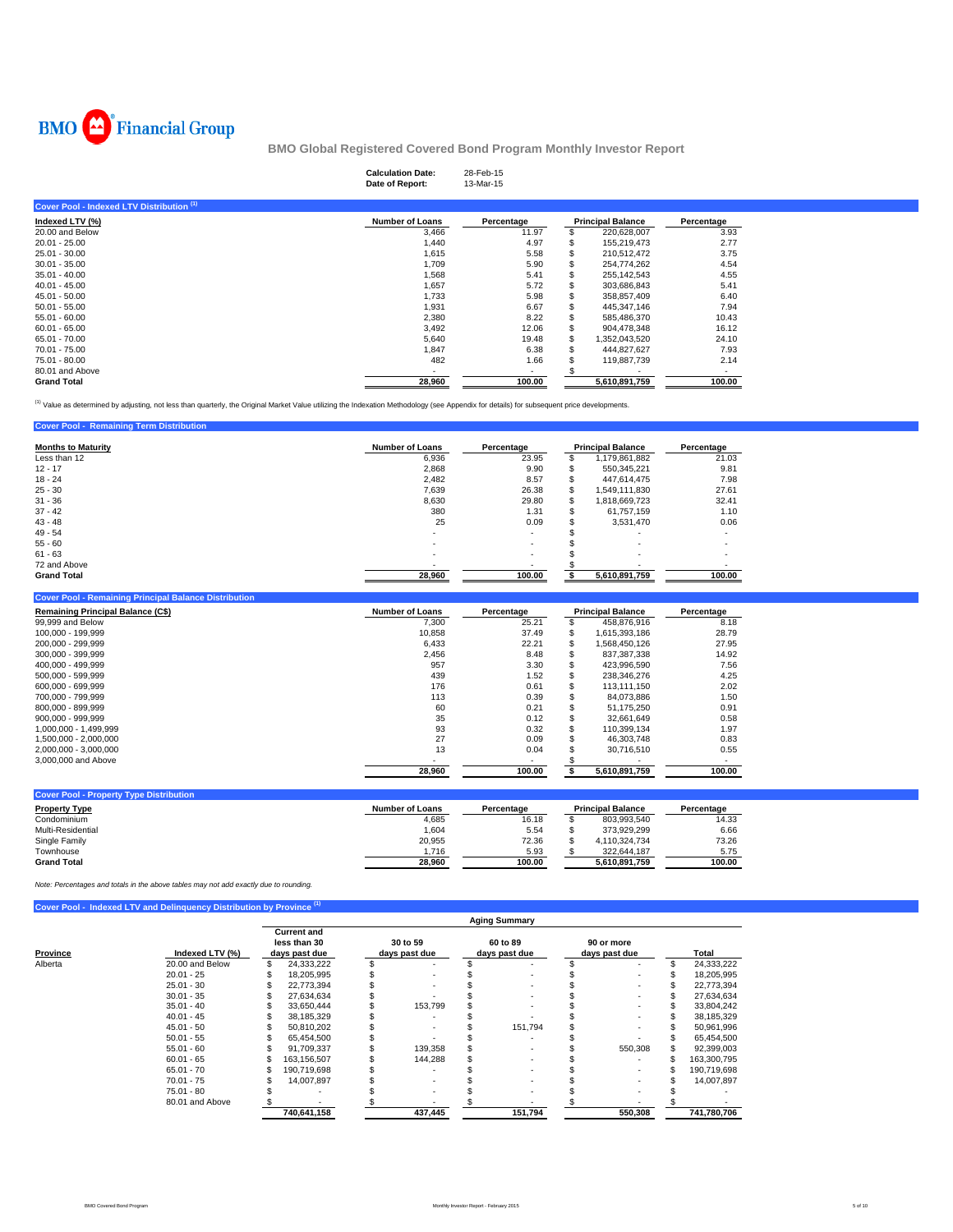

**Calculation Date:** 28-Feb-15 **Date of Report:** 13-Mar-15

|                           |                                 |                                    |               | <b>Aging Summary</b> |                 |          |                        |
|---------------------------|---------------------------------|------------------------------------|---------------|----------------------|-----------------|----------|------------------------|
|                           |                                 | <b>Current and</b><br>less than 30 | 30 to 59      | 60 to 89             | 90 or more      |          |                        |
| <b>Province</b>           | Indexed LTV (%)                 | days past due                      | days past due | days past due        | days past due   |          | Total                  |
| <b>British Columbia</b>   | 20.00 and Below                 | \$<br>43,141,291                   | \$            | \$                   | \$<br>77,829    | \$       | 43,219,120             |
|                           | $20.01 - 25$                    | \$<br>28,778,385                   | \$            | \$                   | \$              | \$       | 28,778,385             |
|                           | $25.01 - 30$                    | \$<br>35,575,159                   | \$            | \$                   | \$              | \$       | 35,575,159             |
|                           | $30.01 - 35$                    | \$<br>43,371,004                   | \$            | \$                   | \$              | \$       | 43,371,004             |
|                           | $35.01 - 40$                    | \$<br>37,245,835                   | \$            | \$                   | \$<br>127,578   | \$       | 37,373,413             |
|                           | $40.01 - 45$                    | \$<br>49,209,151                   | \$            | \$                   | \$              | \$       | 49,209,151             |
|                           | $45.01 - 50$                    | \$<br>64,100,745                   | \$<br>\$      | \$                   | \$              | \$       | 64,100,745             |
|                           | $50.01 - 55$                    | \$<br>66,392,488                   |               | \$                   | \$<br>649,440   | \$       | 67,041,928             |
|                           | $55.01 - 60$                    | \$<br>74,435,446                   | \$            | \$                   | \$              | \$       | 74,435,446             |
|                           | $60.01 - 65$                    | \$<br>104,674,989                  | \$            | \$                   | \$              | \$       | 104,674,989            |
|                           | $65.01 - 70$                    | \$<br>182,145,665                  | \$<br>707,613 | \$                   | \$<br>512,169   | \$       | 183,365,447            |
|                           | $70.01 - 75$                    | \$<br>43,038,616                   | \$<br>271,638 | \$                   | \$              | \$       | 43,310,254             |
|                           | 75.01 - 80                      | \$<br>7,140,806                    | \$            | \$                   | \$              | \$       | 7,140,806              |
|                           | 80.01 and Above                 | \$<br>779,249,580                  | \$<br>979,251 | \$                   | \$<br>1,367,016 | \$       | 781,595,847            |
|                           |                                 |                                    |               | <b>Aging Summary</b> |                 |          |                        |
|                           |                                 | <b>Current and</b><br>less than 30 | 30 to 59      | 60 to 89             | 90 or more      |          |                        |
| <b>Province</b>           | Indexed LTV (%)                 | days past due                      | days past due | days past due        | days past due   |          | Total                  |
| Manitoba                  | 20.00 and Below                 | \$<br>2,515,767                    | \$            | \$                   | \$              | \$       | 2,515,767              |
|                           | $20.01 - 25$                    | \$<br>2,584,717                    | \$            | \$                   | \$              | \$       | 2,584,717              |
|                           | $25.01 - 30$                    | \$<br>3,204,554                    | \$            | \$                   | \$              | \$       | 3,204,554              |
|                           | $30.01 - 35$                    | \$<br>2,388,086                    | \$            | \$                   | \$              | \$       | 2,388,086              |
|                           | $35.01 - 40$                    | \$<br>2,547,276                    | \$            | \$                   | \$              | \$       | 2,547,276              |
|                           | $40.01 - 45$                    | \$<br>3,835,475                    | \$            | \$                   | \$              | \$       | 3,835,475              |
|                           | $45.01 - 50$                    | \$<br>4,624,605                    | \$            | \$                   | \$              | \$       | 4,624,605              |
|                           | $50.01 - 55$                    | \$                                 | \$            | \$                   | \$              | \$       |                        |
|                           | $55.01 - 60$                    | 6,719,536<br>\$                    | Ŝ             | \$                   | \$              | \$       | 6,719,536<br>5,923,562 |
|                           | $60.01 - 65$                    | 5,923,562<br>\$                    | \$            | \$                   | \$              | \$       |                        |
|                           | $65.01 - 70$                    | 8,697,553<br>\$                    | \$            | \$                   | \$              |          | 8,697,553              |
|                           |                                 | 14,309,004<br>\$                   | \$            | \$                   | \$              | \$<br>\$ | 14,309,004             |
|                           | 70.01 - 75                      | 20,462,979<br>\$                   | \$            |                      | 177,701<br>\$   | \$       | 20,640,680             |
|                           | 75.01 - 80                      |                                    |               | \$                   |                 |          |                        |
|                           | 80.01 and Above                 | \$<br>77,813,116                   | \$            | \$                   | \$<br>177,701   | \$       | 77,990,817             |
|                           |                                 |                                    |               | <b>Aging Summary</b> |                 |          |                        |
|                           |                                 | <b>Current and</b>                 |               |                      |                 |          |                        |
|                           |                                 | less than 30                       | 30 to 59      | 60 to 89             | 90 or more      |          |                        |
| Province<br>New Brunswick | Indexed LTV (%)                 | days past due                      | days past due | days past due        | days past due   |          | Total                  |
|                           | 20.00 and Below<br>$20.01 - 25$ | \$<br>2,656,597<br>\$              | \$            | \$<br>\$             | \$<br>\$        | \$<br>\$ | 2,656,597              |
|                           |                                 | 1,216,311                          | \$            |                      |                 |          | 1,216,311              |
|                           | $25.01 - 30$                    | \$<br>1,910,734                    | \$            | \$                   | \$<br>\$        | \$       | 1,910,734              |
|                           | $30.01 - 35$                    | \$<br>2,177,467                    | \$<br>67,381  | \$                   | 48,568          | \$       | 2,293,416              |
|                           | $35.01 - 40$                    | \$<br>3,286,686                    | \$            | \$                   | \$              | \$       | 3,286,686              |
|                           | $40.01 - 45$                    | \$<br>3,426,576                    | \$            | \$                   | \$              | \$       | 3,426,576              |
|                           | $45.01 - 50$                    | \$<br>3,767,699                    | \$            | \$                   | \$              | \$       | 3,767,699              |
|                           | $50.01 - 55$                    | \$<br>4,225,106                    | \$            | \$                   | \$              | \$       | 4,225,106              |
|                           | $55.01 - 60$                    | \$<br>5,011,217                    | \$            | \$                   | \$              | \$       | 5,011,217              |
|                           | $60.01 - 65$                    | \$<br>12,815,120                   | \$<br>174,057 | \$                   | \$              | \$       | 12,989,177             |
|                           | $65.01 - 70$                    | \$<br>24,843,173                   | \$            | \$                   | \$              | \$       | 24,843,173             |
|                           | $70.01 - 75$                    | \$<br>1,433,308                    | \$            | \$<br>149,093        | \$              | \$       | 1,582,401              |
|                           | 75.01 - 80                      | \$                                 | \$            | \$                   | \$              | \$       |                        |
|                           | 80.01 and Above                 | \$<br>66,769,992                   | \$<br>241,438 | \$<br>149,093        | \$<br>48,568    | \$       | 67,209,092             |
|                           |                                 |                                    |               | <b>Aging Summary</b> |                 |          |                        |
|                           |                                 | <b>Current and</b><br>less than 30 | 30 to 59      | 60 to 89             | 90 or more      |          |                        |
| Province                  | Indexed LTV (%)                 | days past due                      | days past due | days past due        | days past due   |          | Total                  |
| Newfoundland              | 20.00 and Below                 | 1,728,050                          |               |                      |                 |          | 1,728,050              |
|                           | $20.01 - 25$                    | \$<br>1,011,241                    | \$            | \$                   | \$              | \$       | 1,011,241              |
|                           | $25.01 - 30$                    | \$<br>2,916,327                    | \$            | \$                   | \$              | \$       | 2,916,327              |
|                           | $30.01 - 35$                    | \$<br>3,091,332                    | \$            | \$                   | \$              | \$       | 3,091,332              |
|                           | $35.01 - 40$                    | \$<br>3,102,595                    | \$            | \$                   | \$              | \$       | 3,102,595              |
|                           | $40.01 - 45$                    | \$<br>3,271,284                    | 173,388<br>\$ | \$                   | \$              | \$       | 3,444,672              |
|                           | $45.01 - 50$                    | \$                                 | \$            | \$                   | \$              |          | 5,187,550              |
|                           |                                 | 5,187,550                          |               |                      | \$              | \$       |                        |
|                           | $50.01 - 55$<br>$55.01 - 60$    | \$<br>7,337,267<br>\$              | \$<br>\$      | \$<br>\$             | 160,417         | \$       | 7,497,684              |
|                           |                                 | 9,606,453                          |               |                      | \$              | \$       | 9,606,453              |
|                           | $60.01 - 65$                    | \$<br>13,520,303                   | \$            | \$                   | \$              | \$       | 13,520,303             |
|                           | $65.01 - 70$                    | \$<br>55,690,299                   | \$            | \$                   | \$              | \$       | 55,690,299             |
|                           | $70.01 - 75$                    | \$<br>5,063,534                    | \$            | \$                   | \$              | \$       | 5,063,534              |
|                           | 75.01 - 80<br>80.01 and Above   | \$<br>\$                           | \$<br>\$      | \$<br>\$             | \$<br>\$        | \$<br>S  |                        |
|                           |                                 |                                    |               |                      |                 |          |                        |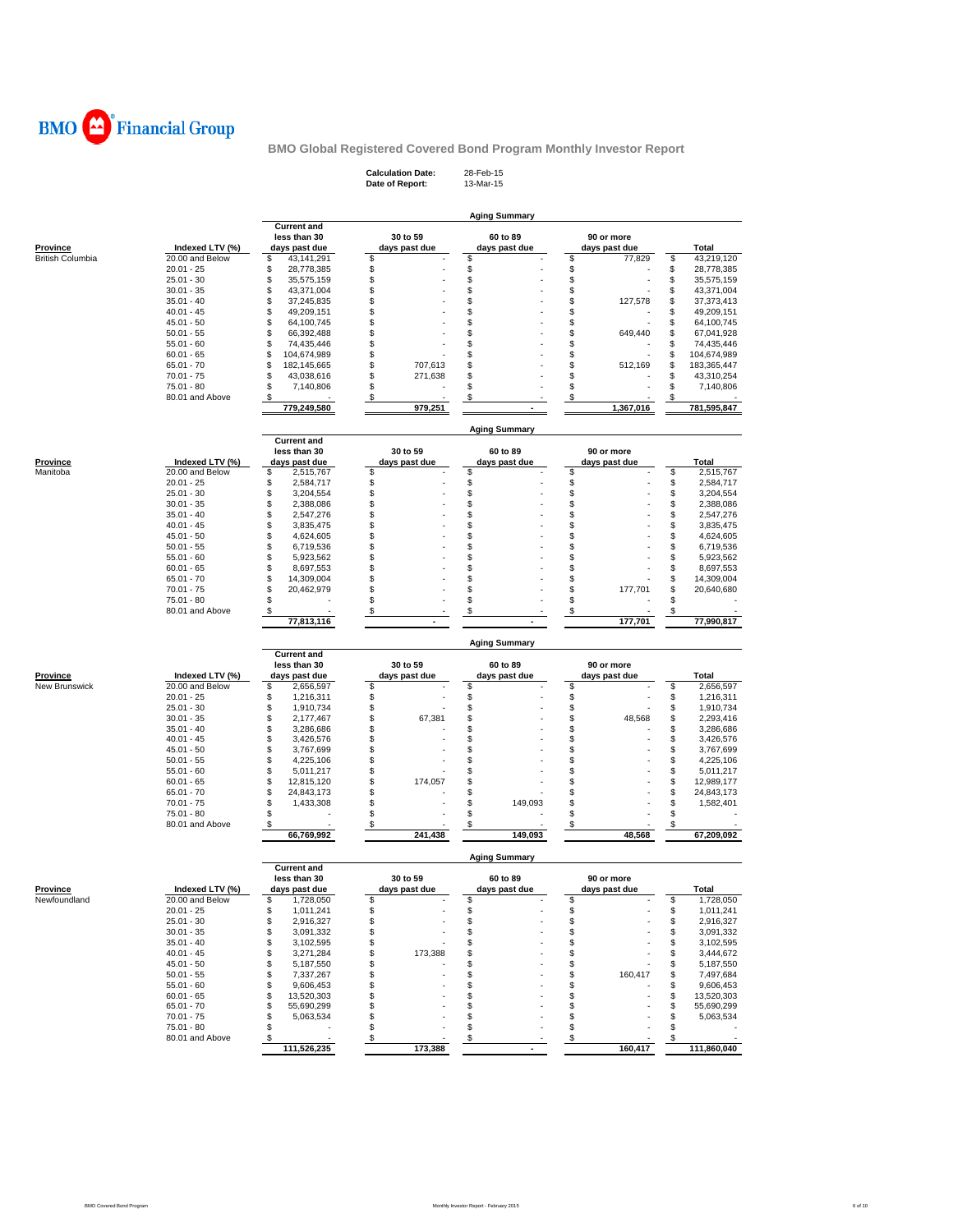

|                                |                                    |                               | <b>Calculation Date:</b><br>Date of Report: | 28-Feb-15<br>13-Mar-15     |                             |                     |
|--------------------------------|------------------------------------|-------------------------------|---------------------------------------------|----------------------------|-----------------------------|---------------------|
|                                |                                    | <b>Current and</b>            |                                             | <b>Aging Summary</b>       |                             |                     |
| Province                       | Indexed LTV (%)                    | less than 30<br>days past due | 30 to 59<br>days past due                   | 60 to 89<br>days past due  | 90 or more<br>days past due | Total               |
| Northwest Territories          | 20.00 and Below                    | \$                            | \$                                          | \$                         | \$                          | \$                  |
|                                | $20.01 - 25$                       | \$                            | \$                                          | \$                         | \$                          | \$                  |
|                                | $25.01 - 30$                       | \$                            | \$                                          | \$                         | \$                          | \$                  |
|                                | $30.01 - 35$                       | \$                            | \$                                          | \$                         | \$                          | \$                  |
|                                | $35.01 - 40$                       | \$                            | \$                                          | \$                         | \$                          | \$                  |
|                                | $40.01 - 45$                       | \$                            | \$                                          | \$                         | \$                          | \$                  |
|                                | $45.01 - 50$                       | \$                            | \$                                          | \$                         | \$                          | \$                  |
|                                | $50.01 - 55$                       | \$                            | \$                                          | \$                         | \$                          | \$                  |
|                                | $55.01 - 60$                       | \$                            | \$                                          | \$                         | S                           | \$                  |
|                                | $60.01 - 65$                       | \$                            | \$                                          | \$                         | \$                          | \$                  |
|                                | $65.01 - 70$                       | \$                            | \$                                          | \$                         | \$                          | \$                  |
|                                | $70.01 - 75$                       | \$                            | \$                                          | \$                         | \$                          | \$                  |
|                                | 75.01 - 80                         | \$                            | \$                                          | \$                         | \$                          | \$                  |
|                                | 80.01 and Above                    | \$                            | \$                                          | \$                         | \$                          | \$                  |
|                                |                                    | \$<br>$\blacksquare$          | \$<br>$\tilde{\phantom{a}}$                 | \$<br>$\ddot{\phantom{1}}$ | \$<br>$\ddot{\phantom{1}}$  | \$                  |
|                                |                                    |                               |                                             |                            |                             |                     |
|                                |                                    |                               |                                             |                            |                             |                     |
|                                |                                    | <b>Current and</b>            |                                             | <b>Aging Summary</b>       |                             |                     |
|                                |                                    | less than 30                  | 30 to 59                                    | 60 to 89                   | 90 or more                  |                     |
|                                |                                    |                               |                                             |                            |                             |                     |
| <b>Province</b><br>Nova Scotia | Indexed LTV (%)<br>20.00 and Below | days past due<br>\$           | days past due<br>\$                         | days past due              | days past due               | Total<br>\$         |
|                                |                                    | 3,523,107                     | \$                                          | \$<br>\$                   | \$<br>\$                    | 3,523,107<br>\$     |
|                                | $20.01 - 25$                       | \$<br>2,377,771               |                                             |                            |                             | 2,377,771           |
|                                | $25.01 - 30$                       | \$<br>4,216,017               | \$                                          | \$                         | \$                          | \$<br>4,216,017     |
|                                | $30.01 - 35$                       | \$<br>5,646,759               | \$                                          | \$                         | \$                          | \$<br>5,646,759     |
|                                | $35.01 - 40$<br>$40.01 - 45$       | \$<br>5,765,701               | \$                                          | \$                         | \$                          | \$<br>5,765,701     |
|                                |                                    | \$<br>7,151,062               | \$                                          | \$                         | \$                          | \$<br>7,151,062     |
|                                | $45.01 - 50$                       | \$<br>7,322,703               | \$                                          | \$                         | \$                          | \$<br>7,322,703     |
|                                | $50.01 - 55$                       | \$<br>9,453,238               | \$                                          | \$                         | \$                          | \$<br>9,453,238     |
|                                | $55.01 - 60$                       | \$<br>13,824,381              | \$                                          | \$                         | \$                          | \$<br>13,824,381    |
|                                | $60.01 - 65$                       | \$<br>17,567,869              | \$                                          | \$                         | \$                          | \$<br>17,567,869    |
|                                | $65.01 - 70$                       | \$<br>48,928,351              | \$                                          | \$                         | \$                          | \$<br>48,928,351    |
|                                | $70.01 - 75$                       | \$<br>24,887,525              | \$                                          | \$                         | \$                          | \$<br>24,887,525    |
|                                | 75.01 - 80                         | \$<br>8,333,667               | \$                                          | \$                         | \$                          | \$<br>8,333,667     |
|                                | 80.01 and Above                    | \$                            | \$                                          | \$                         | \$                          | \$                  |
|                                |                                    | 158,998,149                   |                                             |                            |                             | 158,998,149         |
|                                |                                    |                               |                                             |                            |                             |                     |
|                                |                                    |                               |                                             | <b>Aging Summary</b>       |                             |                     |
|                                |                                    | <b>Current and</b>            |                                             |                            |                             |                     |
|                                |                                    | less than 30                  | 30 to 59                                    | 60 to 89                   | 90 or more                  |                     |
| Province                       | Indexed LTV (%)                    | days past due                 | days past due                               | days past due              | days past due               | Total               |
| Nunavut                        | 20.00 and Below                    | \$                            | \$                                          | \$                         | \$                          | \$                  |
|                                | $20.01 - 25$                       | \$                            | \$                                          | \$                         | \$                          | \$                  |
|                                | $25.01 - 30$                       | \$                            | \$                                          | \$                         | \$                          | \$                  |
|                                | $30.01 - 35$                       | \$                            | \$                                          | \$                         | \$                          | \$                  |
|                                | $35.01 - 40$                       | \$                            | \$                                          | \$                         |                             |                     |
|                                | $40.01 - 45$                       | \$                            |                                             |                            | \$                          | \$                  |
|                                |                                    |                               | \$                                          | \$                         | \$                          | \$                  |
|                                | $45.01 - 50$                       | \$                            | \$                                          | \$                         | S                           | \$                  |
|                                | $50.01 - 55$                       | \$                            | \$                                          | \$                         | \$                          | \$                  |
|                                | $55.01 - 60$                       | \$                            | \$                                          | \$                         | \$                          | \$                  |
|                                | $60.01 - 65$                       | \$                            | \$                                          | \$                         | \$                          | \$                  |
|                                | $65.01 - 70$                       | \$                            | \$                                          | \$                         | \$                          | \$                  |
|                                | $70.01 - 75$                       | \$                            | \$                                          | \$                         | \$                          | \$                  |
|                                | 75.01 - 80                         | \$                            | \$                                          | \$                         | \$                          | \$                  |
|                                | 80.01 and Above                    | \$                            |                                             | \$                         | \$                          | \$                  |
|                                |                                    | $\blacksquare$                | \$<br>$\blacksquare$                        | $\sim$                     | $\sim$                      | $\blacksquare$      |
|                                |                                    | \$                            | \$                                          | \$                         | \$                          | \$                  |
|                                |                                    |                               |                                             |                            |                             |                     |
|                                |                                    | <b>Current and</b>            |                                             | <b>Aging Summary</b>       |                             |                     |
|                                |                                    |                               |                                             |                            |                             |                     |
|                                |                                    | less than 30                  | 30 to 59                                    | 60 to 89                   | 90 or more                  |                     |
| <b>Province</b>                | Indexed LTV (%)                    | days past due                 | days past due                               | days past due              | days past due               | Total               |
| Ontario                        | 20.00 and Below                    | \$<br>109,848,652             | \$                                          | \$                         | \$<br>26,836                | \$<br>109,875,488   |
|                                | $20.01 - 25$                       | \$<br>77,817,937              | \$                                          | \$                         | \$                          | \$<br>77,817,937    |
|                                | 25.01 - 30                         | \$<br>109,440,848             | \$                                          | \$                         | \$                          | \$<br>109,440,848   |
|                                | $30.01 - 35$                       | \$<br>129,509,291             | \$                                          | \$                         | \$                          | \$<br>129,509,291   |
|                                | $35.01 - 40$                       | \$<br>126,407,466             | \$                                          | \$                         | \$                          | \$<br>126,407,466   |
|                                | $40.01 - 45$                       | \$<br>140,732,741             | \$                                          | \$                         | \$                          | \$<br>140,732,741   |
|                                | 45.01 - 50                         | \$<br>167,168,437             | \$                                          | \$                         | \$                          | \$<br>167,168,437   |
|                                | $50.01 - 55$                       | \$<br>210,354,034             | \$                                          | \$                         | \$                          | \$<br>210,354,034   |
|                                | $55.01 - 60$                       | \$<br>286,270,215             | \$                                          | \$<br>90,349               | \$                          | \$<br>286,360,563   |
|                                | $60.01 - 65$                       | \$<br>454,801,042             | \$<br>375,328                               | \$<br>290,649              | \$                          | \$<br>455,467,019   |
|                                | 65.01 - 70                         | \$<br>572,274,053             | \$<br>212,277                               | \$                         | \$                          | \$<br>572,486,330   |
|                                | $70.01 - 75$                       | \$<br>78,527,324              | \$                                          | \$                         | \$                          | \$<br>78,527,324    |
|                                | 75.01 - 80                         | \$<br>14,063,009              | \$                                          | \$                         | \$<br>336,393               | \$<br>14,399,401    |
|                                | 80.01 and Above                    | \$<br>2,477,215,050           | \$<br>587,605                               | \$<br>380,997              | \$<br>363,229               | \$<br>2,478,546,881 |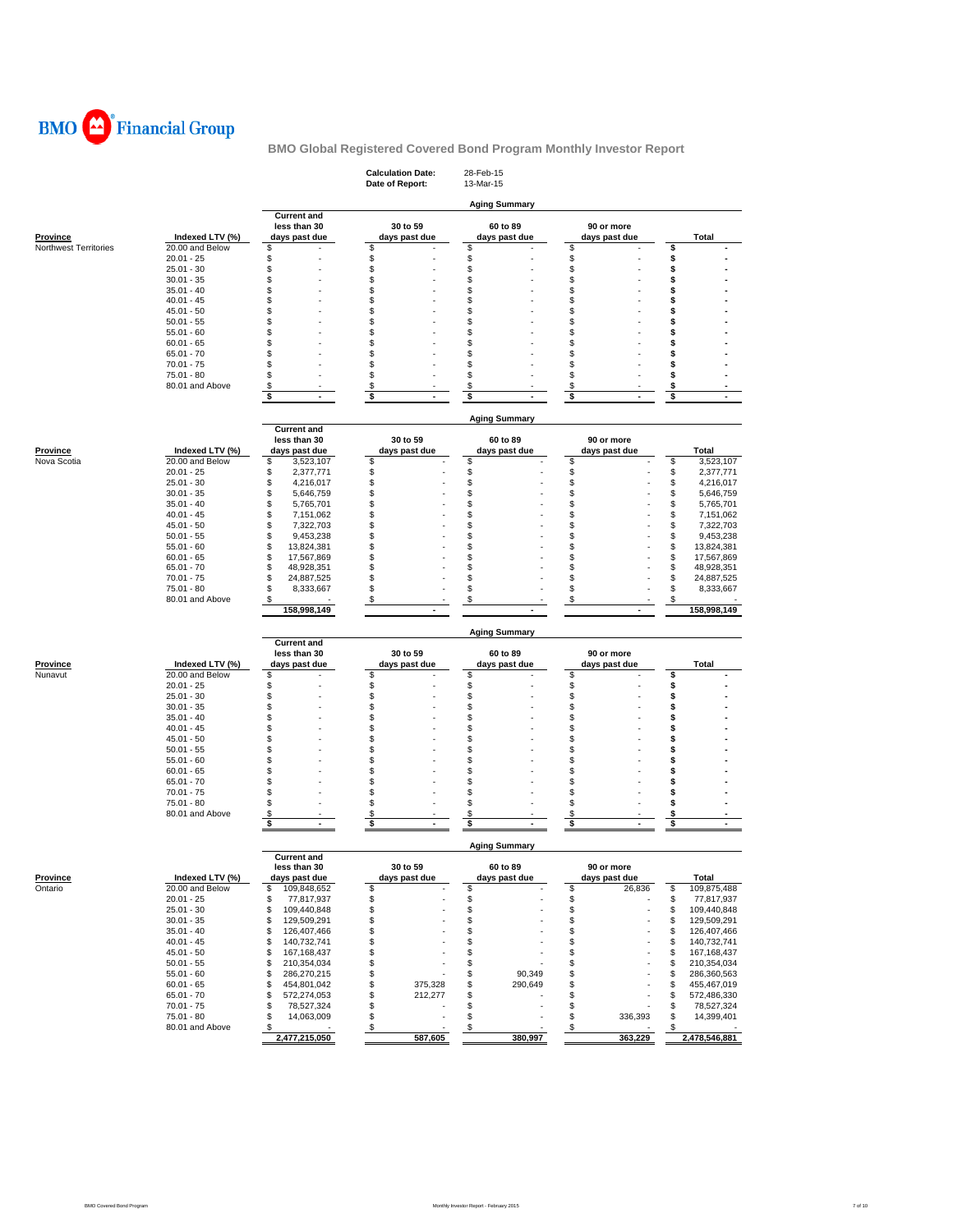

|                                      |                                 |                                    | <b>Calculation Date:</b> | 28-Feb-15            |               |                                |
|--------------------------------------|---------------------------------|------------------------------------|--------------------------|----------------------|---------------|--------------------------------|
|                                      |                                 |                                    | Date of Report:          | 13-Mar-15            |               |                                |
|                                      |                                 |                                    |                          | <b>Aging Summary</b> |               |                                |
|                                      |                                 | <b>Current and</b><br>less than 30 | 30 to 59                 | 60 to 89             | 90 or more    |                                |
| <b>Province</b>                      | Indexed LTV (%)                 | days past due                      | days past due            | days past due        | days past due | Total                          |
| Prince Edward Island                 | 20.00 and Below<br>$20.01 - 25$ | \$<br>534,914<br>\$                | \$<br>\$                 | \$<br>\$             | \$<br>\$      | \$<br>534,914<br>\$<br>668.282 |
|                                      | $25.01 - 30$                    | 668,282<br>\$<br>151,443           | \$                       | \$                   | \$            | \$<br>151,443                  |
|                                      | $30.01 - 35$                    | \$<br>1,076,685                    | \$                       | \$                   | \$            | \$<br>1,076,685                |
|                                      | $35.01 - 40$                    | \$<br>715,110                      | \$                       | \$                   | \$            | \$<br>715,110                  |
|                                      | $40.01 - 45$                    | \$<br>1,377,009                    | \$                       | \$                   | \$            | \$<br>1,377,009                |
|                                      | $45.01 - 50$                    | \$<br>1,014,616                    | \$                       | \$                   | \$            | \$<br>1,014,616                |
|                                      | $50.01 - 55$                    | \$<br>1,116,804                    | \$                       | \$                   | S             | \$<br>1,116,804                |
|                                      | $55.01 - 60$                    | \$<br>3,213,890                    | \$                       | \$                   | \$            | \$<br>3,213,890                |
|                                      | $60.01 - 65$                    | \$<br>3,708,625                    | \$                       | \$                   | \$            | \$<br>3,708,625                |
|                                      | $65.01 - 70$                    | \$<br>11,212,529                   | \$                       | \$                   | \$            | \$<br>11,212,529               |
|                                      | $70.01 - 75$                    | \$<br>269,565                      | \$                       | \$                   | \$            | \$<br>269,565                  |
|                                      | 75.01 - 80                      | \$                                 | \$                       | \$                   | \$            | \$                             |
|                                      | 80.01 and Above                 | \$                                 | \$                       | \$                   | \$            | \$                             |
|                                      |                                 | 25,059,472                         |                          |                      |               | 25,059,472                     |
|                                      |                                 |                                    |                          |                      |               |                                |
|                                      |                                 | <b>Current and</b>                 |                          | <b>Aging Summary</b> |               |                                |
|                                      |                                 | less than 30                       | 30 to 59                 | 60 to 89             | 90 or more    |                                |
| Province                             | Indexed LTV (%)                 | days past due                      | days past due            | days past due        | days past due | Total                          |
| Quebec                               | 20.00 and Below                 | \$<br>30,146,774                   | \$                       | \$                   | \$<br>1       | \$<br>30,146,775               |
|                                      | $20.01 - 25$                    | \$<br>20,406,417                   | \$                       | \$                   | \$<br>100,914 | \$<br>20,507,331               |
|                                      | $25.01 - 30$                    | \$<br>28,114,351                   | \$                       | \$                   | \$            | \$<br>28,114,351               |
|                                      | $30.01 - 35$                    | \$<br>35,601,431                   | \$                       | \$                   | \$            | \$<br>35,601,431               |
|                                      | $35.01 - 40$                    | \$<br>38,890,105                   | \$<br>26,298             | \$                   | \$            | \$<br>38,916,403               |
|                                      | $40.01 - 45$                    | \$<br>50,326,161                   | \$                       | \$                   | \$<br>89,430  | \$<br>50,415,591               |
|                                      | $45.01 - 50$                    | \$<br>49,000,125                   | \$<br>57,378             | \$                   | \$<br>133,249 | \$<br>49,190,751               |
|                                      | $50.01 - 55$                    | \$<br>64,636,953                   | \$                       | \$                   | \$<br>251,017 | \$<br>64,887,971               |
|                                      | $55.01 - 60$                    | \$<br>82,384,665                   | \$                       | \$<br>170,129        | \$<br>178,234 | \$<br>82,733,029               |
|                                      | $60.01 - 65$                    | \$<br>109,695,089                  | \$<br>159,684            | \$<br>101,162        | \$<br>664,446 | \$<br>110,620,380              |
|                                      | $65.01 - 70$                    | \$<br>214,322,969                  | \$                       | \$<br>606,546        | \$<br>214,352 | \$<br>215,143,867              |
|                                      | $70.01 - 75$                    | \$<br>252,258,553                  | \$<br>293,979            | \$<br>513,060        | \$<br>119,977 | \$<br>253,185,569              |
|                                      | 75.01 - 80                      | \$<br>88,707,389                   | \$<br>753,450            | \$                   | \$<br>553,025 | \$<br>90,013,864               |
|                                      | 80.01 and Above                 | \$                                 | \$                       | \$                   | \$            | \$                             |
|                                      |                                 | 1,064,490,982                      | 1,290,788                | 1,390,897            | 2,304,645     | 1,069,477,312                  |
|                                      |                                 | <b>Current and</b>                 |                          | <b>Aging Summary</b> |               |                                |
|                                      |                                 | less than 30                       | 30 to 59                 | 60 to 89             | 90 or more    |                                |
| Province                             | Indexed LTV (%)                 | days past due                      | days past due            | days past due        | days past due | Total                          |
| Saskatchewan                         | 20.00 and Below                 | \$<br>2,094,968                    | \$                       | \$                   | \$            | \$<br>2,094,968                |
|                                      | $20.01 - 25$                    | \$<br>2,051,502                    | \$                       | \$                   | \$            | \$<br>2,051,502                |
|                                      | $25.01 - 30$                    | \$<br>2,209,644                    | \$                       | \$                   | \$            | \$<br>2,209,644                |
|                                      | $30.01 - 35$                    | \$<br>4,161,625                    | \$                       | \$                   | \$            | \$<br>4,161,625                |
|                                      | $35.01 - 40$                    |                                    |                          |                      |               |                                |
|                                      |                                 |                                    |                          |                      |               |                                |
|                                      |                                 | \$<br>3,223,649                    | \$                       | \$                   | \$            | \$<br>3,223,649                |
|                                      | $40.01 - 45$                    | \$<br>5,909,238                    | \$                       | \$                   | \$            | \$<br>5,909,238                |
|                                      | $45.01 - 50$                    | \$<br>5,518,306                    | \$                       | \$                   | \$<br>ä,      | \$<br>5,518,306                |
|                                      | $50.01 - 55$                    | \$<br>8,596,346                    | \$                       | \$                   | \$            | \$<br>8,596,346                |
|                                      | $55.01 - 60$                    | \$<br>11,978,825                   | \$                       | \$                   | \$            | \$<br>11,978,825               |
|                                      | $60.01 - 65$<br>$65.01 - 70$    | \$<br>13,931,638<br>34,954,639     | \$<br>\$                 | \$                   | \$<br>\$      | \$<br>13,931,638               |
|                                      |                                 | \$                                 | 163,552                  | \$                   | 226,632       | \$<br>35,344,823               |
|                                      | $70.01 - 75$<br>75.01 - 80      | \$<br>3,352,877<br>\$              | \$<br>\$                 | \$<br>\$             | \$<br>\$      | \$<br>3,352,877<br>\$          |
|                                      | 80.01 and Above                 | \$                                 | \$                       | \$                   | \$            | \$                             |
|                                      |                                 | 97,983,258                         | 163,552                  |                      | 226,632       | 98,373,442                     |
|                                      |                                 |                                    |                          | <b>Aging Summary</b> |               |                                |
|                                      |                                 | <b>Current and</b>                 |                          |                      |               |                                |
|                                      |                                 | less than 30                       | 30 to 59                 | 60 to 89             | 90 or more    |                                |
|                                      | Indexed LTV (%)                 | days past due                      | days past due            | days past due        | days past due | Total                          |
|                                      | 20.00 and Below                 | \$                                 | \$                       | \$                   | \$            | \$                             |
|                                      | $20.01 - 25$                    | \$<br>\$                           | \$<br>\$                 | \$                   | \$<br>\$      | \$<br>\$                       |
|                                      | $25.01 - 30$                    | \$                                 | \$                       | \$<br>\$             | \$            | \$                             |
|                                      | $30.01 - 35$                    |                                    |                          |                      |               | \$                             |
|                                      | $35.01 - 40$                    | \$<br>\$                           | \$<br>\$                 | \$<br>\$             | \$<br>\$      | \$                             |
|                                      | $40.01 - 45$                    |                                    | \$                       |                      | \$            | \$                             |
|                                      | $45.01 - 50$                    | \$                                 | S.                       | \$                   | S             | S                              |
|                                      | $50.01 - 55$                    | \$                                 | S                        | \$                   | S             | s                              |
|                                      | $55.01 - 60$                    | \$<br>\$                           | S.                       | \$<br>\$             | S             | S                              |
|                                      | $60.01 - 65$<br>$65.01 - 70$    | \$                                 | S                        | \$                   | S             | s                              |
|                                      |                                 |                                    |                          |                      |               |                                |
|                                      | $70.01 - 75$                    | \$<br>\$                           | \$<br>\$                 | \$<br>\$             | \$            | \$<br>\$                       |
| <b>Province</b><br>Yukon Territories | 75.01 - 80<br>80.01 and Above   | \$                                 | \$                       | \$                   | \$<br>\$      | \$                             |

<sup>(1)</sup> Value as determined by adjusting, not less than quarterly, the Original Market Value utilizing the Indexation Methodology (see Appendix for details) for subsequent price developments.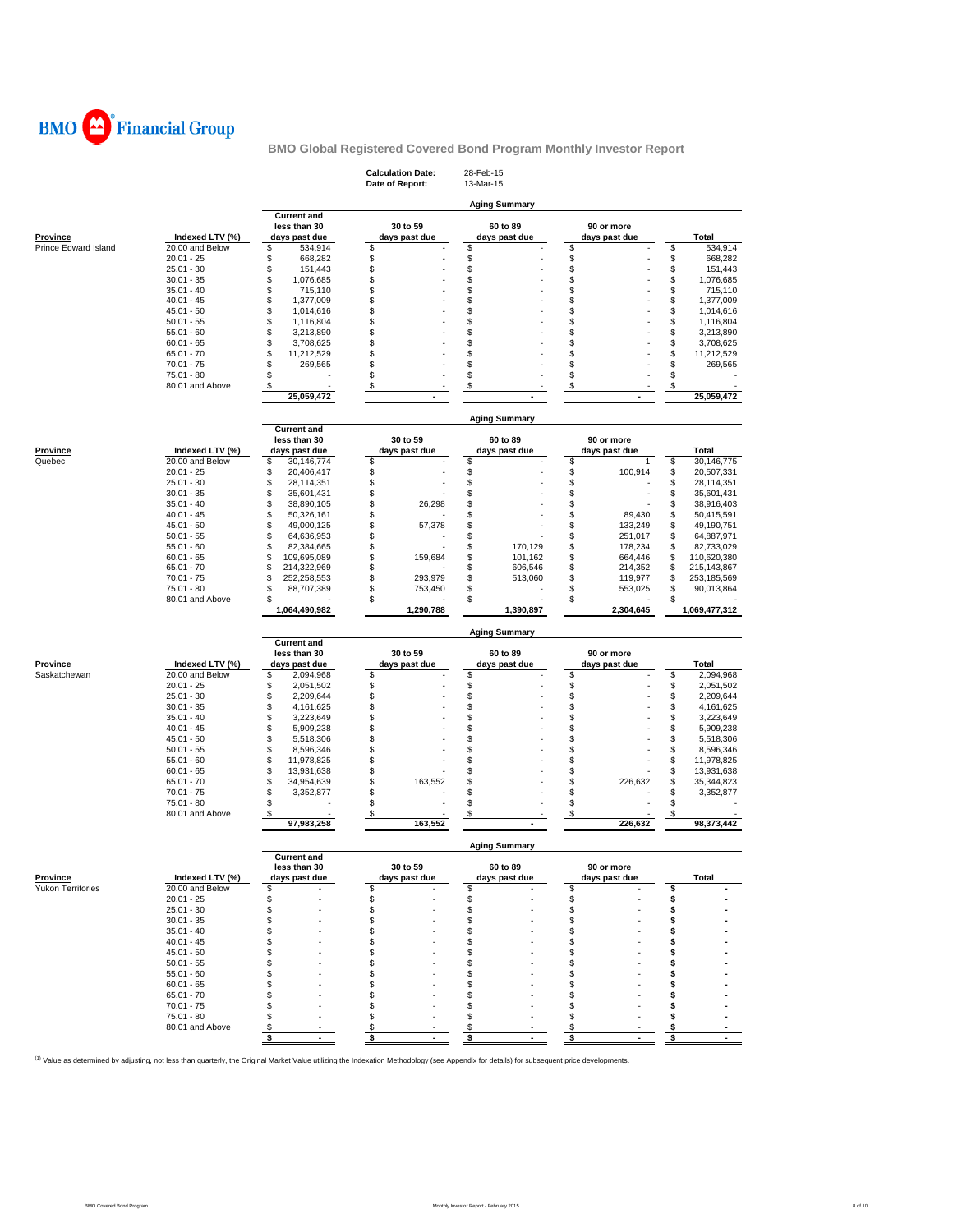

| <b>Calculation Date:</b> | 28-Feb-15 |
|--------------------------|-----------|
| Date of Report:          | 13-Mar-15 |

**Cover Pool - Current LTV Distribution by Credit Score (1)**

|                 |             |             |   | <b>Credit Scores</b> |               |               |             |               |
|-----------------|-------------|-------------|---|----------------------|---------------|---------------|-------------|---------------|
| Indexed LTV (%) | <600        | $600 - 650$ |   | 651 - 700            | 701 - 750     | 751 - 800     | >800        | Total         |
| 20.00 and Below | 5.384.500   | 3.798.656   | S | 11.295.009           | 28.448.637    | 90.218.753    | 81.482.453  | 220.628.007   |
| $20.01 - 25$    | 2.434.454   | 3,345,962   |   | 10.544.631           | 24.085.094    | 66.657.407    | 48.151.925  | 155.219.473   |
| $25.01 - 30$    | 5.193.853   | 6.183.632   |   | 20.458.959           | 34.496.390    | 82.773.218    | 61.406.420  | 210.512.472   |
| $30.01 - 35$    | 5.035.619   | 8.763.702   |   | 24.827.251           | 44.774.097    | 99.826.575    | 71.547.019  | 254.774.262   |
| $35.01 - 40$    | 7.708.893   | 8.103.169   |   | 29.950.341           | 50.340.451    | 98.365.783    | 60.673.906  | 255.142.543   |
| $40.01 - 45$    | 7.654.989   | 13.622.584  |   | 26.206.675           | 59.281.313    | 125.947.989   | 70.973.293  | 303.686.843   |
| $45.01 - 50$    | 7.395.755   | 16.153.611  | s | 35,862,994           | 82.692.263    | 148.498.049   | 68.254.737  | 358.857.409   |
| $50.01 - 55$    | 16.921.967  | 21.493.709  |   | 47.941.963           | 106.617.987   | 176.548.605   | 75.822.916  | 445.347.146   |
| $55.01 - 60$    | 17.174.530  | 30.274.086  |   | 68.416.671           | 150.635.817   | 228.204.367   | 90.780.897  | 585.486.370   |
| $60.01 - 65$    | 19.154.696  | 32.785.274  |   | 113.493.861          | 227.499.915   | 385.451.686   | 126.092.916 | 904.478.348   |
| $65.01 - 70$    | 14.485.680  | 54.795.995  |   | 190,885,113          | 385,425,939   | 545.619.885   | 160,830,908 | ,352,043,520  |
| $70.01 - 75$    | 3.874.553   | 17.750.657  |   | 63.096.898           | 132.329.773   | 173.049.369   | 54.726.376  | 444.827.627   |
| $75.01 - 80$    | 992.503     | 5.256.932   |   | 20.269.692           | 43.091.796    | 38.331.887    | 11.944.929  | 119.887.739   |
| 80.01 and Above |             |             |   |                      |               |               |             |               |
|                 | 113.411.992 | 222.327.969 |   | 663.250.057          | 1.369.719.470 | 2.259.493.576 | 982.688.695 | 5.610.891.759 |

<sup>(1)</sup> Market Value as determined by adjusting, not less than quarterly, the Original Market Value utilizing the Indexation Methodology (see Appendix for details) for subsequent price developments.